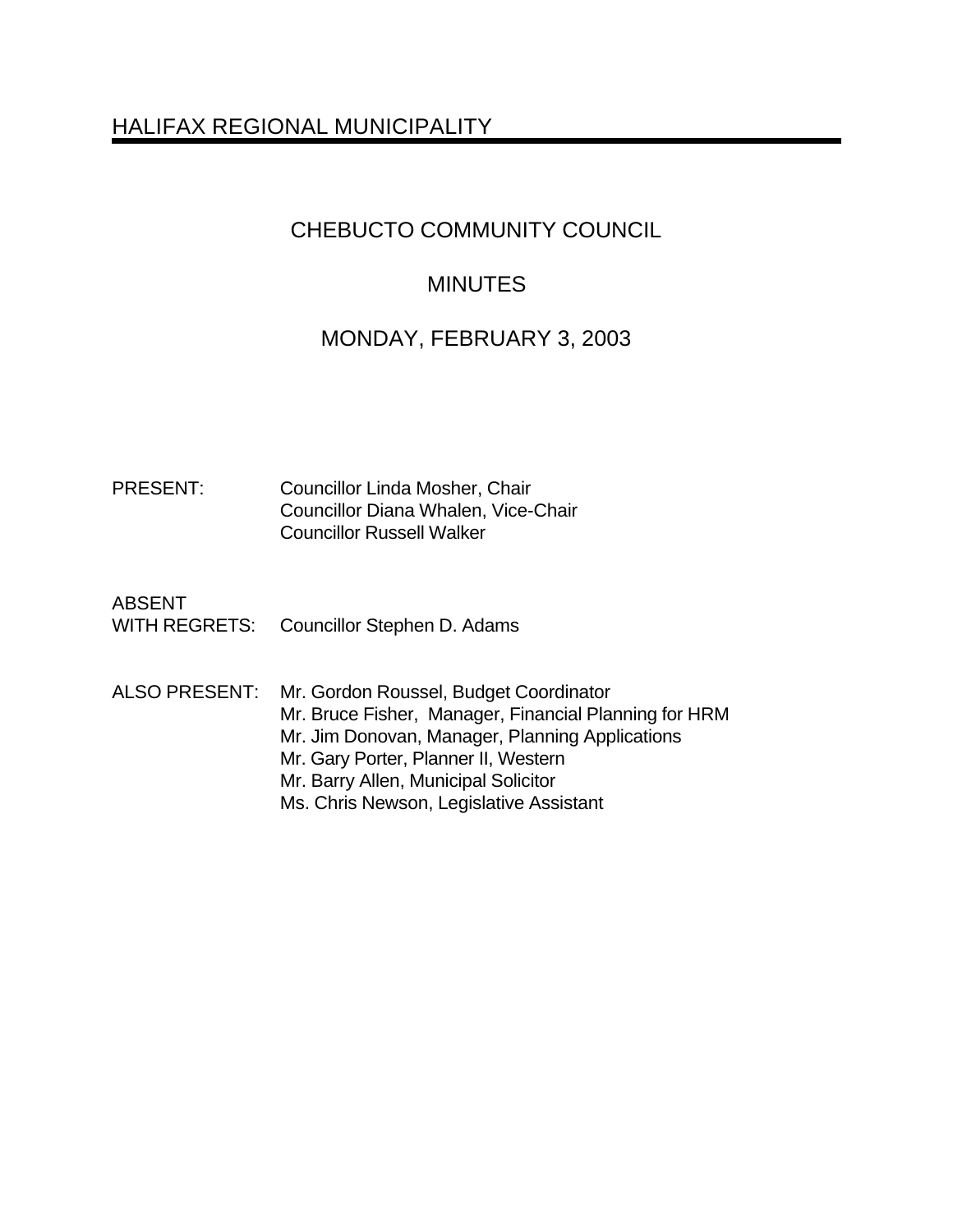# **TABLE OF CONTENTS**

| 1.  |              |                                                                                                                                                                                                                                                                                  |  |  |
|-----|--------------|----------------------------------------------------------------------------------------------------------------------------------------------------------------------------------------------------------------------------------------------------------------------------------|--|--|
| 2.  |              |                                                                                                                                                                                                                                                                                  |  |  |
|     | 2.1          |                                                                                                                                                                                                                                                                                  |  |  |
| 3.  |              | APPROVAL OF THE ORDER OF BUSINESS AND APPROVAL OF ADDITIONS                                                                                                                                                                                                                      |  |  |
| 4.  |              |                                                                                                                                                                                                                                                                                  |  |  |
|     | 4.1          | Linear Park Walkway - Snow Removal  4<br>4.1.1<br>4.1.2<br>4.1.3 Trash Receptacles - Hemlock Ravine/Belcher's Marsh Park  5<br>Off-leash at Frog Pond/Sir Sandford Fleming Park  5<br>4.1.4<br>4.1.5<br>Extension of Public Participation - District 16 PAC  5<br>4.1.6<br>4.1.7 |  |  |
| 5.  |              |                                                                                                                                                                                                                                                                                  |  |  |
| 6.  |              |                                                                                                                                                                                                                                                                                  |  |  |
| 7.  |              |                                                                                                                                                                                                                                                                                  |  |  |
| 8.  |              |                                                                                                                                                                                                                                                                                  |  |  |
|     | 8.1          | Case #00066: Application for Rezoning and Development Agreement,                                                                                                                                                                                                                 |  |  |
| 9.  |              | CORRESPONDENCE, PETITIONS AND DELEGATIONS  6                                                                                                                                                                                                                                     |  |  |
| 10. |              |                                                                                                                                                                                                                                                                                  |  |  |
|     | 10.2<br>10.3 | Membership - Halifax/Halifax County Watershed Advisory Committee  6<br>Case # 00538: Cost-sharing for Oversized Streets, Glenbourne Subdivision,                                                                                                                                 |  |  |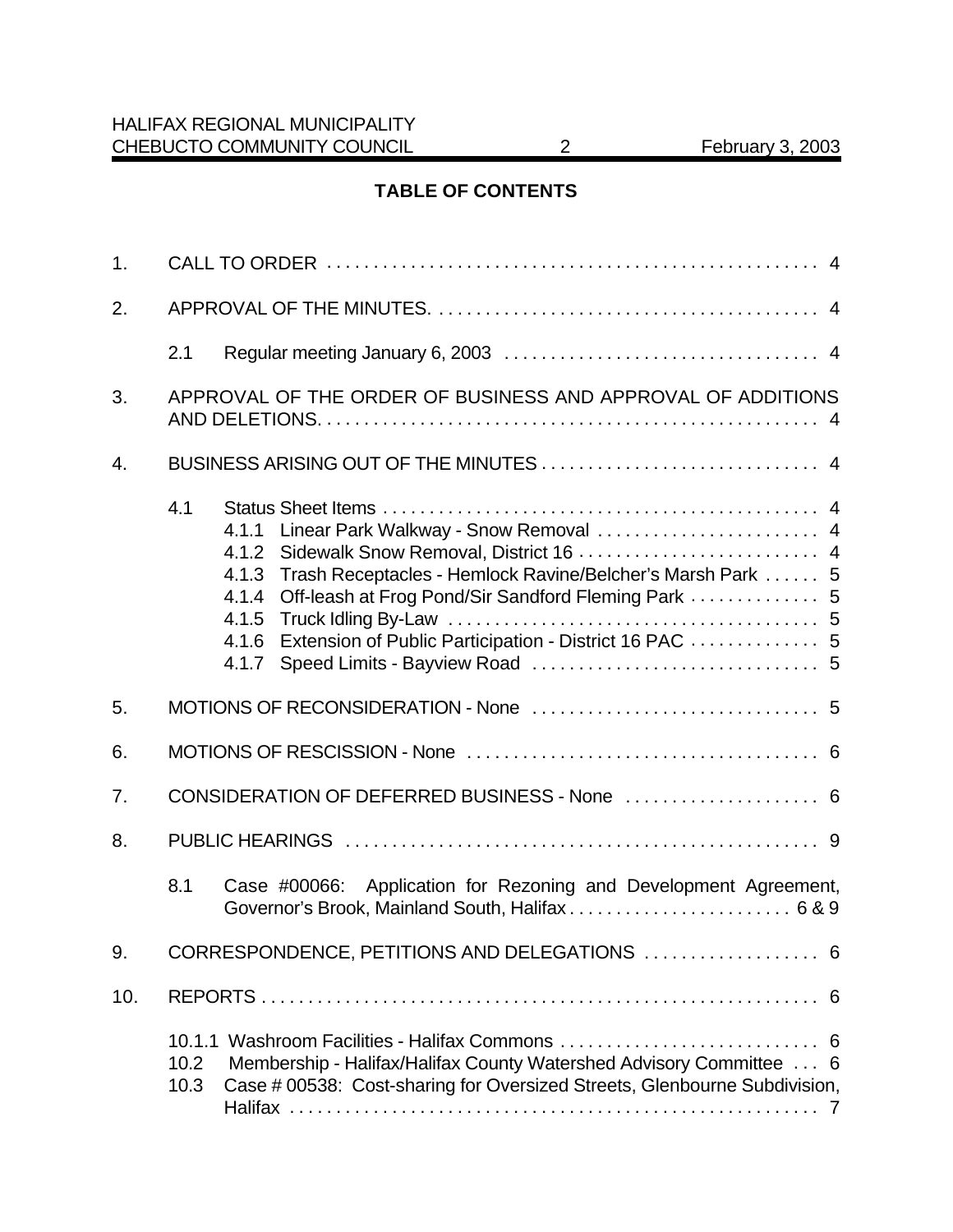|     |              | <b>HALIFAX REGIONAL MUNICIPALITY</b><br>CHEBUCTO COMMUNITY COUNCIL | 3 | February 3, 2003 |
|-----|--------------|--------------------------------------------------------------------|---|------------------|
| 11. |              |                                                                    |   |                  |
| 12. |              |                                                                    |   |                  |
|     | 12.1<br>12.2 | Revision of page five (5) of the December 2, 2002 Chebucto         |   |                  |
| 13. |              |                                                                    |   |                  |
| 14. |              |                                                                    |   |                  |
|     | 14.1<br>14.2 |                                                                    |   |                  |
| 15. |              |                                                                    |   |                  |
| 16. |              |                                                                    |   |                  |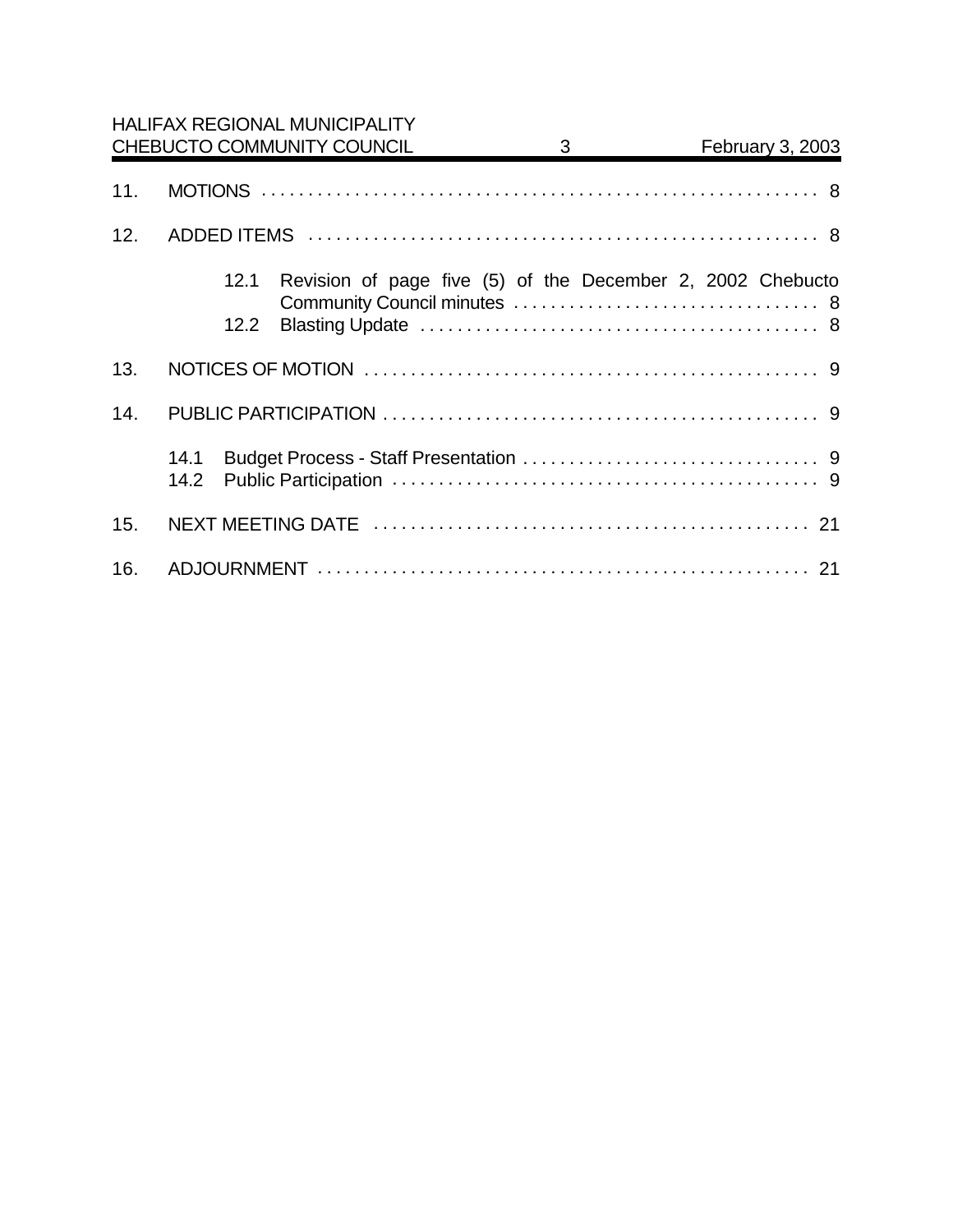# **1. CALL TO ORDER**

The meeting was called to order at 7:11 pm in the cafeteria of the Halifax West High School. Later in the meeting MLA Mary Ann McGrath for Halifax/Bedford Basin was recognized.

# **2. APPROVAL OF MINUTES**

- 2.1 Special Joint Meeting with North West Community Council November 19, 2002
- 2.2 Joint Meeting with North West Community Council December 9, 2002
- 2.3 Regular Meeting January 6, 2003
- 2.4 Special Meeting January 28, 2003
- 2.5 In Camera January 28, 2003

**MOVED by Councillor Walker, seconded by Councillor Whalen, that the minutes of November 19, 2002, December 9, 2002, January 6, 2003, January 28, 2003 and In Camera minutes of January 28, 2003, be approved as circulated. MOTION PUT AND PASSED UNANIMOUSLY.**

# **3. APPROVAL OF THE ORDER OF BUSINESS AND APPROVAL OF ADDITIONS AND DELETIONS**

Community Council agreed to move the public hearing to the end of the agenda.

**MOVED by Councillor Walker, seconded by Councillor Whalen that the Order of Business be approved as amended. MOTION PUT AND PASSED UNANIMOUSLY.**

# **4. BUSINESS ARISING OUT OF THE MINUTES**

## **4.1 Status Sheet Items**

## 4.1.1 Linear Park Walkway

Councillor Walker clarified with Mr. Peter Bigelow, Manager, Parks and Open Spaces, that the snow would be removed from the walkway. This item to be removed from the Status Sheet.

## 4.1.2 Trash Receptacles - Hemlock Ravine/Belcher's Marsh Park

Councillor Whalen requested this be removed from the Status Sheet as HRM staff have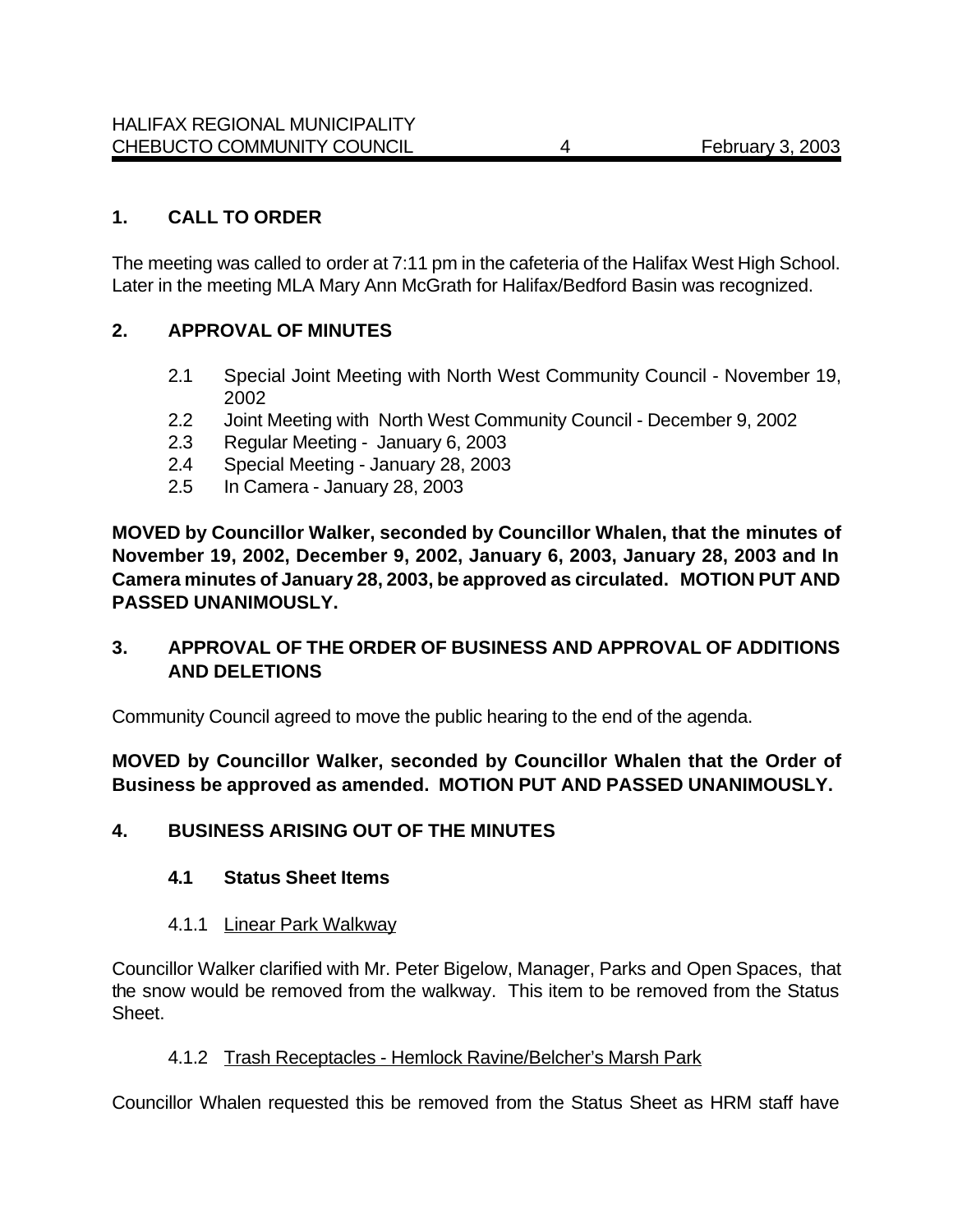confirmed that they will do minimal garbage collection at these park areas.

# 4.1.3 Off-Leash at Frog Pond/Sir Sandford Fleming Park

Deferred to March 3, 2003 for clarification from staff on the "Loop Road" area.

## 4.1.4 Truck Idling By-Law

! An Information Report, dated December 19, 2002, from Mr. Allan Waye, General Manager, Community Projects, was circulated to Community Council.

This item was deferred to the April 7, 2003 meeting to allow Councillor Adams an opportunity to comment on the issue.

## 4.1.5 Speed Limits - Bayview Road/Flamingo Drive

Councillor Whalen has requested that this item remain on the Status Sheet until a response is received from the Traffic Authority. She further commented that a meeting was held earlier this week with MLA Mary Ann McGrath on this issue.

## 4.1.6 Extension of Public Participation - District 16 PAC

• A staff report dated January 29, 2003 was before the Committee.

**MOVED by Councillor Whalen, seconded by Councillor Walker, that Chebucto Community Council confirm the appointments of the individuals identified in this report to the newly established District 16 - Planning Advisory Committee and appoint Councillor Whalen as the Community Council member to the newly established District 16 - Planning Advisory Committee. MOTION PUT AND PASSED UNANIMOUSLY.**

## 4.1.7 Belcher's Marsh Park

• An Information Report, dated January 28, 2003 was before the Committee.

Councillor Whalen requested that a copy of the Information Report be sent to the new chair of the "Friends of Belcher's Marsh Park " so that they will know that HRM has adopted the name and that there is a second step for them to proceed with to have the name officially noted by the Nova Scotia government.

## **5. MOTIONS OF RECONSIDERATION - None**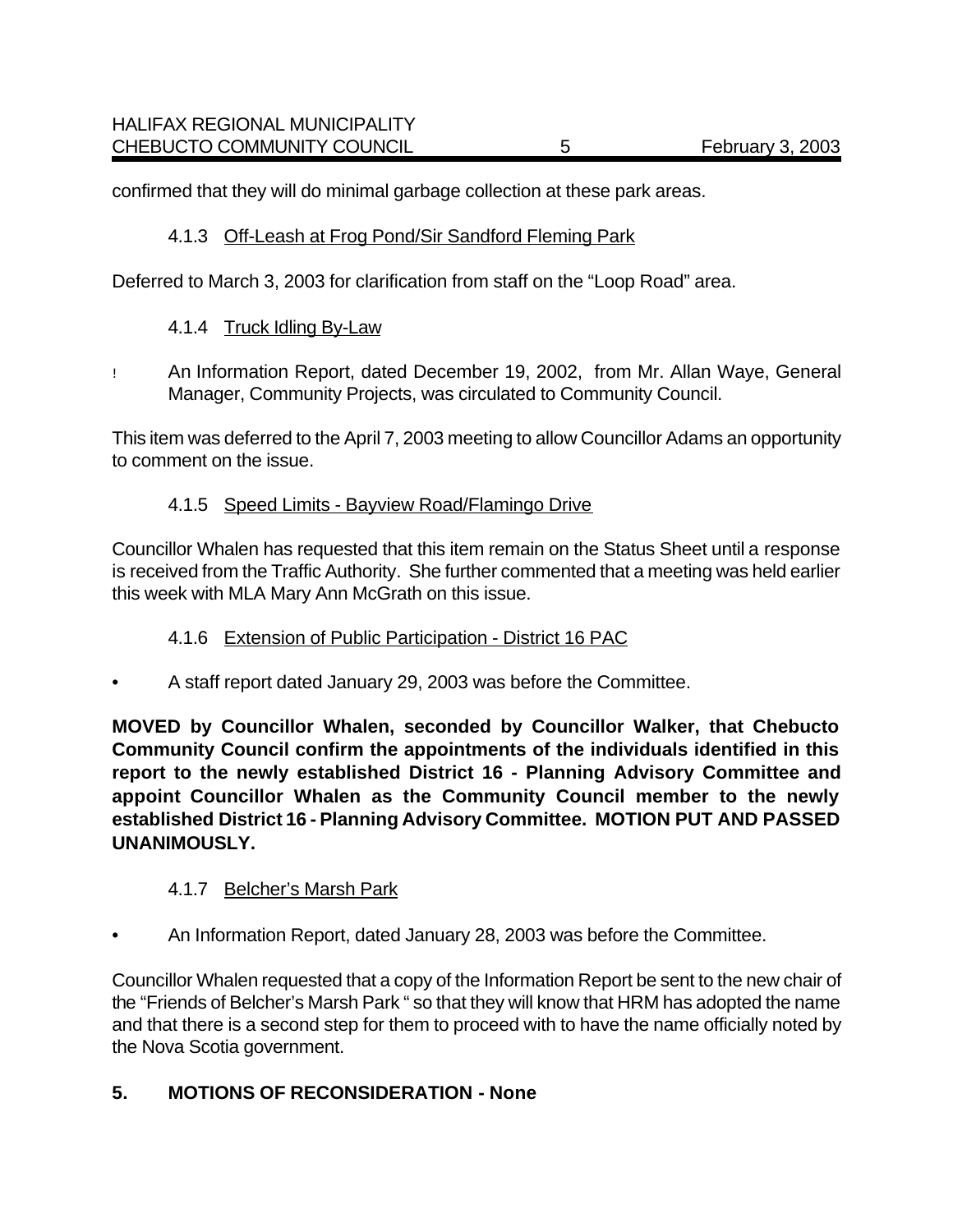## **6. MOTIONS OF RESCISSION - None**

## **7. CONSIDERATION OF DEFERRED BUSINESS - None**

## **8. PUBLIC HEARINGS**

This item was addressed at the end of the meeting.

## **9. CORRESPONDENCE, PETITIONS AND DELEGATIONS**

#### 9.1 Correspondence from Mr. Sidney Hughes

Mr. Sidney Hughes presented correspondence regarding the Public Hearing on Case #00066: Rezoning and Development Agreement, Governor's Brook Subdivision, Mainland South, Halifax**.** This correspondence will become part of the public hearing record.

#### **10. REPORTS**

- 10.1 MEMBERS OF COUNCIL
	- 10.1.1 Washroom Facilities at Halifax Commons

To be placed on the Status Sheet and a staff report is requested for the March meeting**.**

#### 10.2 Membership - Halifax/Halifax County Watershed Advisory Committee

• A recommendation dated January 23, 2003 was before the Committee.

**MOVED by Councillor Whalen, seconded by Councillor Walker that Chebucto Community Council appoint or reappoint the following as members of the Halifax/Halifax County Watershed Advisory Board and ratify reappointments of the following representatives of various community based organizations involved within the Municipality as follows:**

**Reappointments:** 

**Mr. Glen Williams - District 2 - November 2005 Mr. Lawrence White - Chebucto Community Council - November 2005**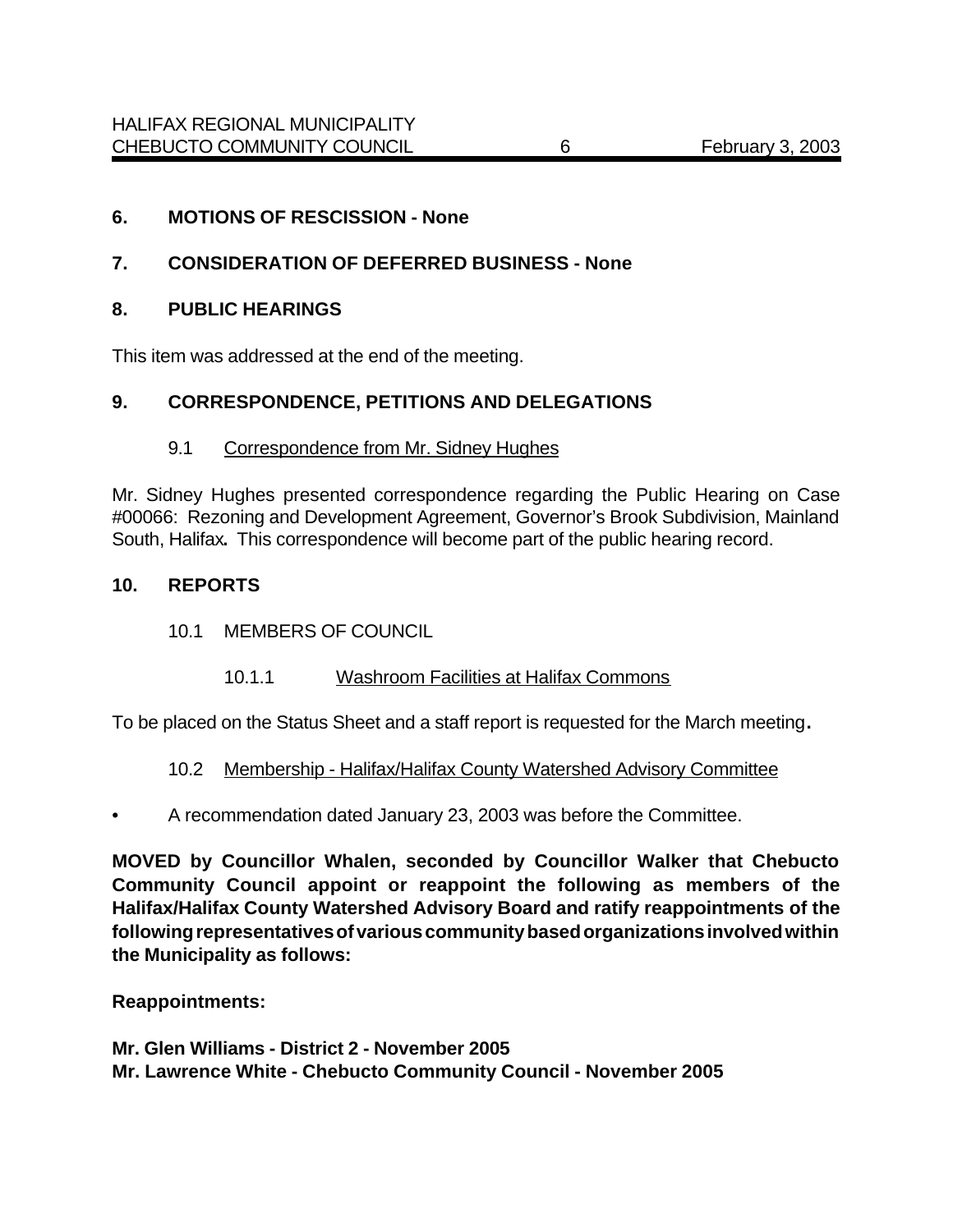#### **Ratification of appointments:**

**Representatives from each recognized community based organization involved in watershed protection and related activities within the Municipality:**

**Dr. Wayne Stobo, SWEPS - reappointment to November 2004**

**Mr Keith Manchester, Shubenacadie Canal Commission - reappointment to November 2004.**

**Mr. Frank Hope, Woodens River Watershed Environmental Organization reappointment to November 2005.**

**Mr. David Dwyer, Musquodoboit Harbour Area Rate-Payers & Residents Association, (MHARRA) (previously he represented Petpeswick Inlet Property Owners Association)**

**Mr. Walter Regan, Sackville River Association - reappointment to November 2004 Mr. Shalom Mandaville, Soil and Water Conservation Society of Metro Halifax reappointment to November 2004.**

**New Applicants:**

**Dr. Spencer H.S. Lee, District 13 - Appointment to November 2005 Ms. Christine Anne Smith, under Clause "d" Terms of Reference - Appointment to November 2005**

**Ms. Janis Rod, under Clause "d" of the Terms of Reference - Appointment to November 2005.**

## **MOTION PUT AND PASSED UNANIMOUSLY.**

- 10.3 Case # 00538: Cost-sharing for Oversized Streets, Glenbourne Subdivision, **Halifax**
- **•** A staff report dated January 29, 2003 was before the Committee.

**MOVED by Councillor Whalen, seconded by Councillor Walker that Chebucto Community Council recommend to Regional Council that they:**

**1. Approve a municipal expenditure in an amount not exceeding \$34,998 (HST included in total) from account CDC00111 (Oversize Streets) to allow for payment of previous cost-sharing obligations to Annapolis Group Incorporated for over sizing a municipal street (Parkland Drive) in accordance with the terms of Stage I and II Development Agreements, Glenbourne**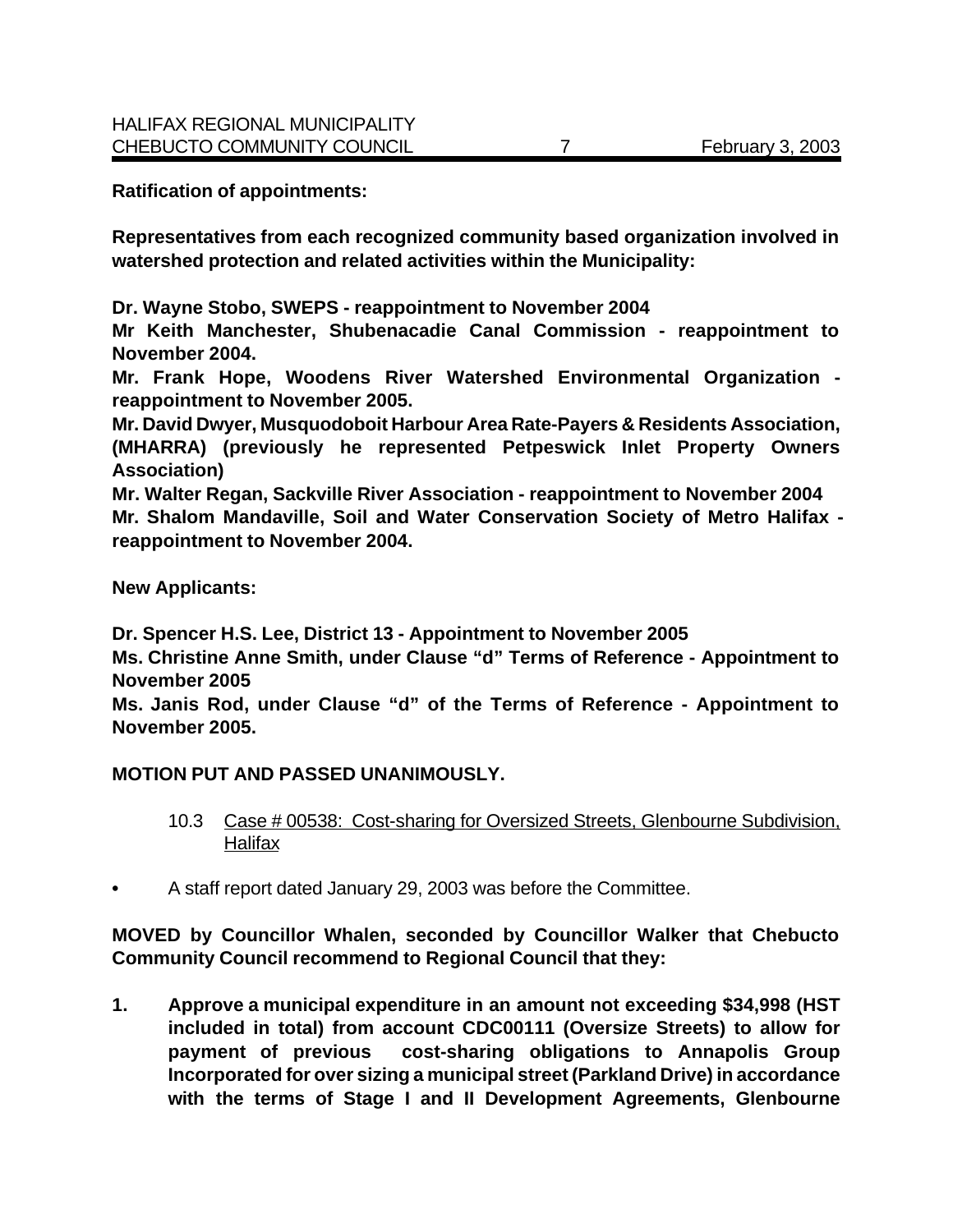**Subdivision, Phase 5B.**

- **2. Pending approval of funds in the 2003/04 Budget, approve a municipal expenditure in an amount not exceeding \$953,718 (HST included in total) from account CDC00111 (Oversize Streets) to allow for cost sharing with Fares Development Partnership for over sizing a municipal street (Parkland Drive), to be funded as outlined in the proposed 2003/04 Capital Budget, in accordance with the terms of Stage I and II Development Agreements, Glenbourne Subdivision, Phases 3B and 5A.**
- **3. Pending approval of funds in the 2003/04 Budget, approve a municipal expenditure in an amount not exceeding \$28,525 (HST included in total) from account CDC00111 (Oversize Streets) to allow for cost sharing with Cygnet Properties Limited for over sizing a portion (sidewalk only) of a municipal street (Parkland Drive), to be funded as outlined in the proposed 2003/04 Capital Budget, in accordance with the terms of Stage I Development Agreement, Glenbourne Subdivision.**

## **MOTION PUT AND PASSED UNANIMOUSLY.**

This item is to be brought forward to the February 11, 2003 Regional Council meeting.

#### **11. MOTIONS - None**

## **12. ADDED ITEMS**

12.1 Revision of page five (5) of the December 2, 2002 Chebucto Community Council minutes

Councillor Walker explained that due to a clerical error, the motion of December 2, 2002 regarding Case # 00066: Applications for Rezoning and Development Agreement, Governor's Brook Subdivision, Mainland South, Halifax included items 3, 4 and 5. He further explained that the motion read into the record on December 2, 2002 included only Items 1 and 2 as the motion was to give notice of motion and to set a date for the public hearing only.

**MOVED by Councillor Walker, seconded by Councillor Whalen that page five (5) of the December 2, 2002 minutes be amended by removing items 3, 4 and 5 from the motion regarding Case #00066: Applications for Rezoning and Development Agreement, Governor's Brook Subdivision, Mainland South, Halifax. MOTION PUT AND PASSED UNANIMOUSLY.**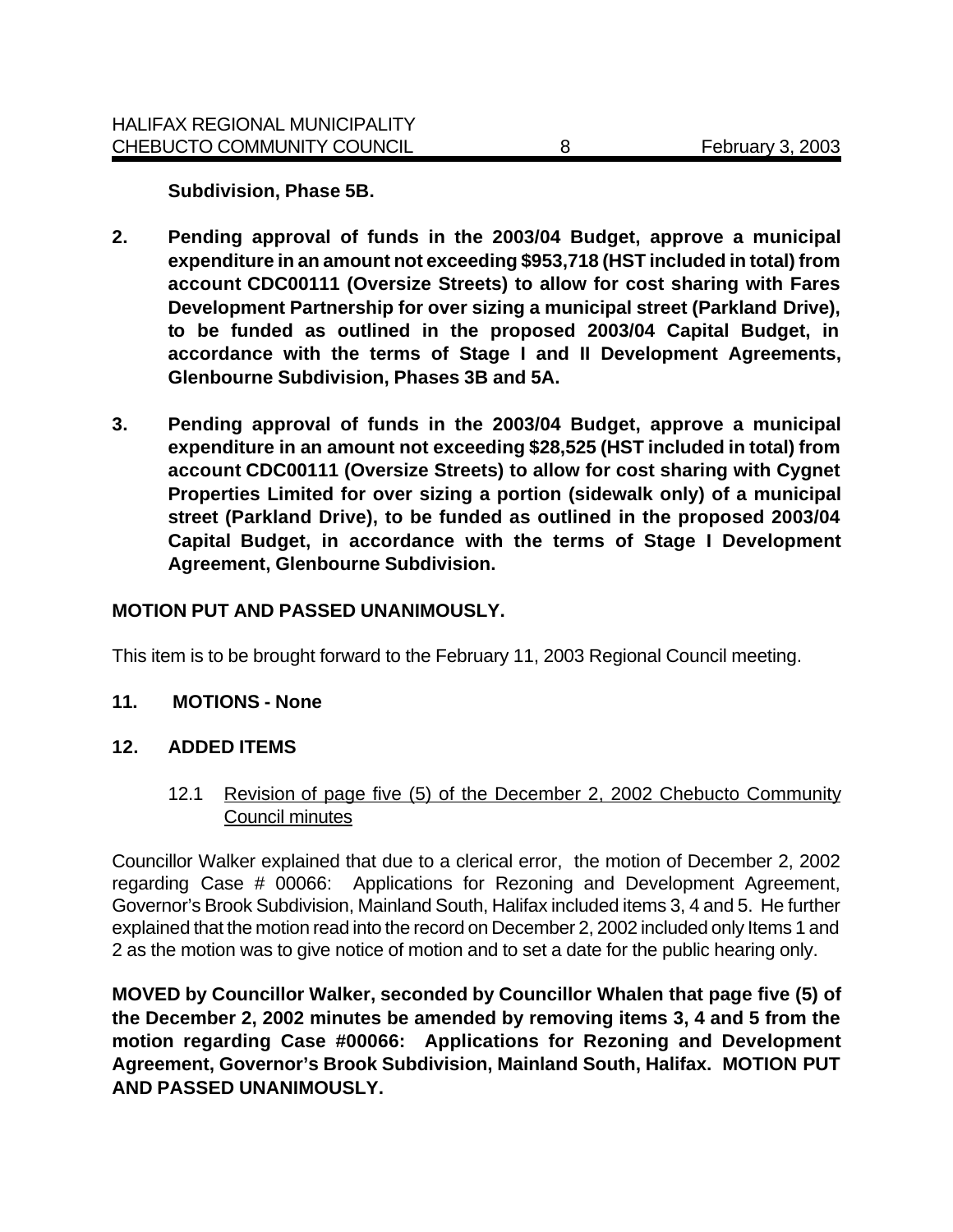# 12.2 Blasting Update

< Mr. Peter Duncan, Manager of Development Engineering, gave a brief, verbal update on the Blasting By-Law.

Mr. Duncan reported that there is a staff team conducting a thorough review of blasting regulations including: measuring of noise levels, soil shock levels, monitoring procedures and pre-blast surveys. He further explained that two focus groups have been formed; a Private Industry Focus Group and a Citizens Focus Group. Mr. Duncan added that there will be recommendations prepared by the end of February and a Public Hearing may be held in March 2003.

## **13. NOTICES OF MOTION - None**

## **14. PUBLIC PARTICIPATION**

## 14.1 Budget Process

• Mr. Gordon Roussel, Budget Coordinator for HRM, assisted by Mr. Bruce Fisher, Manager, Financial Planning for HRM, with the aid of overhead transparencies, gave a presentation on the Budget Process 2003/2004 fiscal year.

Mr. Gordon Roussel reported on the following topics from the Budget Presentation 2003/2004 brief.

- Where we are Today
- Moving Forward Strategic Initiatives
- Budget Process
- The Capital Budget Shortfall
- Total Assessment Values (2002-03 and 2003-04)
- Fiscal Changes
- Options
- Public Participation

## 14.2 Public Participation

This item was deferred to the next meeting.

## **8. PUBLIC HEARING**

8.1 Case # 00066: Applications for Rezoning and Development Agreement, Governor's Brook, Mainland South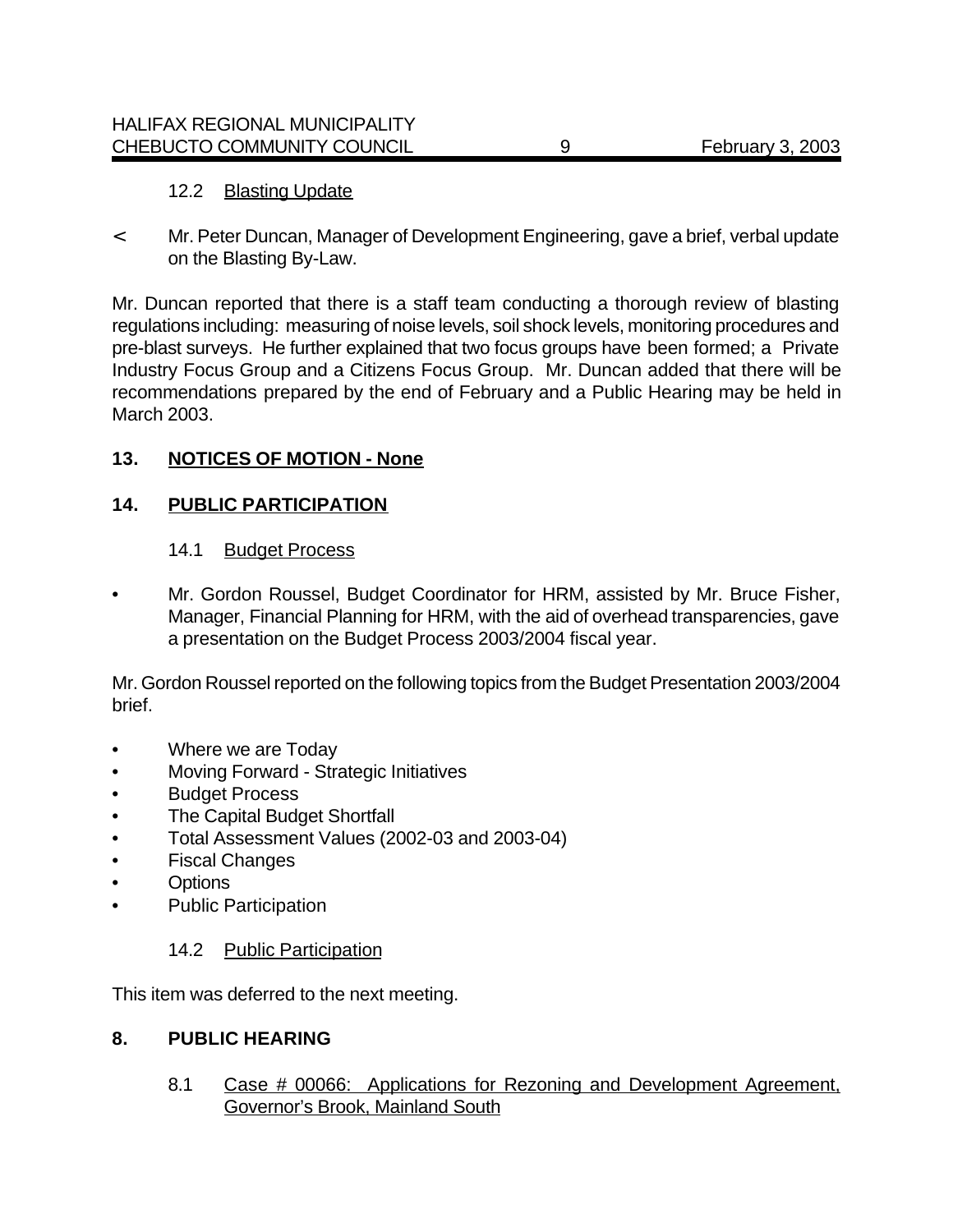| <b>HALIFAX REGIONAL MUNICIPALITY</b> |    |                         |
|--------------------------------------|----|-------------------------|
| CHEBUCTO COMMUNITY COUNCIL           | 10 | <b>February 3, 2003</b> |

• A staff report dated November 20, 2002 was before the Community Council.

Mr. Gary Porter, Planner II - Western Region, presented the staff report dated November 20, 2002. Mr. Porter explained that before a development agreement could be approved, the MPS (Municipal Planning Strategy) must be adhered to.He further commented that delays in regards to traffic on the Armdale Rotary could occur but would be minimal as the development would be phased in over a twenty (20) year period with a limit of fifty (50) dwellings per year. Mr. Porter commented that the sewer system would be enhanced or renovated, at the Developer's expense, if required before the completion of the Herring Cove Sewage Treatment Plant**.** He added that the developer has indicated that 194 acres would be donated as Conservation Land if the development agreement is approved.Mr. Porter commented that concerns regarding environmentally sensitive areas were addressed in the staff report as follows: tree cover, p. 21, exposed bedrock, p. 22, wetlands & streams, p. 22 and slopes, p. 23.He further commented that the sloping areas would be mostly in the 194 acre area deeded to HRM as Conservation Land and that the developer would have to show how the land would be stabilized before construction would begin on a sloping area.

Mr. Porter concluded his presentation by commenting that staff recommend approval of the rezoning and development agreement as the MPS requirements have been addressed in this application.

Councillor Mosher then opened the public hearing by explaining the guidelines that would be followed. She explained that each speaker would have five (5) minutes in which to present their comments and that there would be no debate or comments during or after a person's presentation.

## PUBLIC SPEAKERS

## Shalom Mandaville

Mr. Mandaville commented that a report by a qualified Liminologist is required before this development agreement can be approved. He further requested that Regional Council say "No" to lawn fertilizers in this new development as they will affect the waterways. Also, he suggested that HRM hire a biologist to do an annual report on the accumulated affects on MacIntosh Run and the fish and larvae found on the bottom of the lakes and streams. Mr. Mandaville submitted copies of reports from Minneapolis and New York.

## Kevin McCush

Mr. McCush introduced himself as President of Bicycle Nova Scotia. He commented that the area in the proposed development agreement contains a popular trail system that is well used.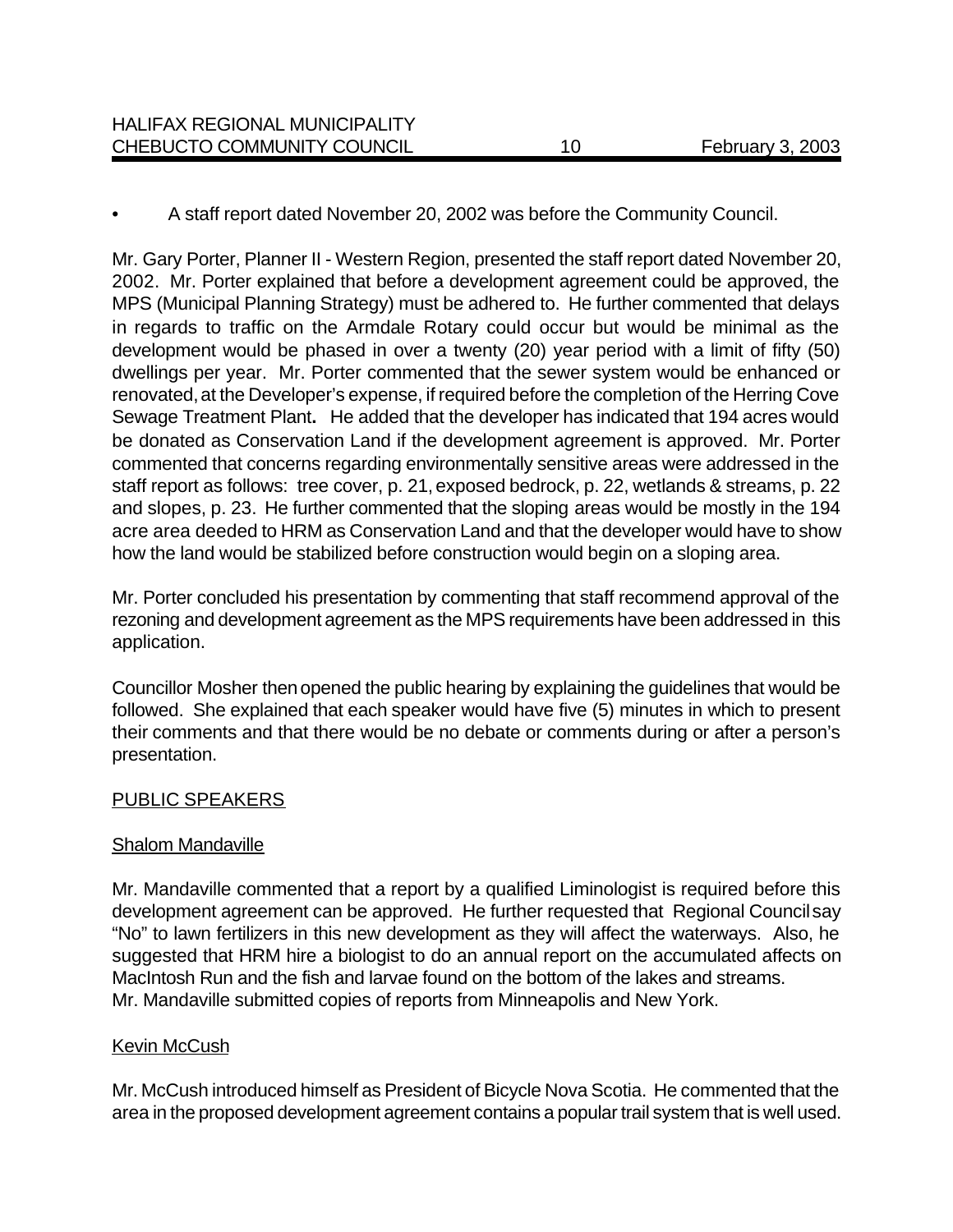| <b>HALIFAX REGIONAL MUNICIPALITY</b> |                  |
|--------------------------------------|------------------|
| CHEBUCTO COMMUNITY COUNCIL           | February 3, 2003 |

He further commented that there must be adequate opportunity for recreation within city limits not only managed but unmanaged areas such as Long Lake etc. Mr. McCush added that everyone should be permitted to enjoy outdoor recreation and the trail system in this area attracts people from other parts of the province for birdwatching/hiking/bicycling.

## Alexander Fisher

Mr. Fisher, Ecology Action Wilderness Committee commented that he is in agreement with the Williams Lake Conservation Group in regards to the recreation value of Williams Lake and Colpitts Lake. He further commented that noise and water quality is also a concern if this development was to proceed. He stated that people move into the area for recreation. Mr. Fisher also expressed concern with the loss of the forested region due to development. He also commented that in regards to the traffic issue, without a Regional Plan, he cannot agree with the Development Agreement.

## Mr. F.C. Robinson

Mr. Robinson commented that the proposed development area is a large natural area. He referred to the North West Arm Drive area where new developments have little or no landscaping. Mr. Robinson stated that 200 years ago our ancestors obtained Point Pleasant Park and there is a similar opportunity for preservation with Colpitts Lake/Williams Lake. He further commented that this suburban natural area of unique habitats - rock, swamp, lakes, ponds and forest, has maintained its pristine state and has been untouched by man, has survived a fire and should be left as it is. He commented that sewers/roads and other services would be a costly nightmare. Mr. Robinson added that the area draining to Williams Lake and Colpitts Lake are important for water levels and encroachment of these waterways, due to topography, could be drastic. He suggested that this area be designated as a Park & Recreation area which would have no expense.

## Eleanor Reynolds

Ms. Reynolds commented that she represented the Jubilee Neighbourhood Committee and expressed their objection to the proposed development for the following reasons:

- < inner city streets bombarded by noise and traffic and pollution
- < 24,000 vehicles per day on Quinpool Road currently

She questioned if HRM staff did an Impact Study on traffic and suggested that there be three lanes on Quinpool Road and Jubilee Road during rush hour in the mornings. Ms. Reynolds emphasized that the residents do not want a band-aid solution as they care about the environment and suburbs.

## Mr. Leslie Jaeger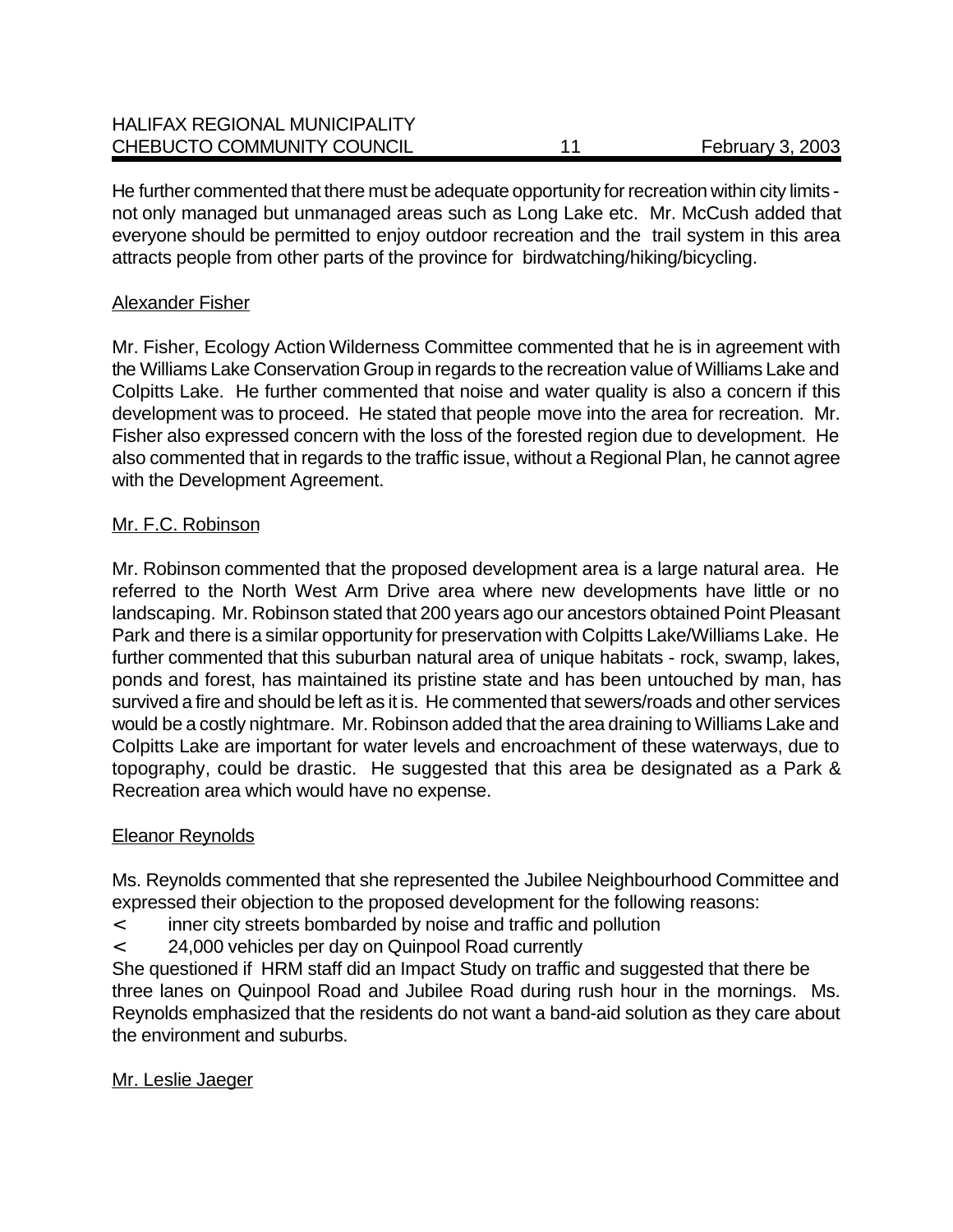| <b>HALIFAX REGIONAL MUNICIPALITY</b> |     |                  |
|--------------------------------------|-----|------------------|
| CHEBUCTO COMMUNITY COUNCIL           | -12 | February 3, 2003 |

Ms. Jaeger commented on the issue of run-off to WIlliams Lake and Colpitts Lake that will be directed to MacIntosh run to avoid "dirty" run-off to Williams Lake and Colpitts Lake and stated that if the run-off is redirected - has a quantitative estimate been made as to the affect of the lake levels? Mr. Gary Porter, Planner II, replied that no quantitative estimate had been done.

## **Martin Willison**

Mr. Willison made reference to the Policy of Mainland South Secondary Planning Strategy - 1998 City of Halifax Policy - specific environmentally sensitive maps are adopted which included areas of exposed bedrock, tree cover and slopes as environmentally sensitive areas to be protected. He further added that in Policy 7.3 when development proposals are being considered the city must protect those environmentally sensitive areas. He further commented that the proposed development agreement indicates there will be a conservation area but there will be roads into that area. He also stated that the flora and fauna would be affected by the blasting of bedrock.

## **Earl Wagner**

Mr. Wagner stated that the holding area is a pristine wilderness and that the lake water is still good for swimming and is enjoyed by 200 or more people per day. He further commented that the blasting and digging will result in run-off that will contaminate the waterways. Mr. Wagner commented that the Developer says he will ensure the environment is protected but historically this doesn't happen. He further commented that the increase in traffic volume at the Armdale Rotary requires improvement of the this area by traveling over, under or around the Rotary. Mr. Wagner stated that he is in favour of well planned and executed developments and requested that Chebucto Community Council suspend decision on this application until it is sure there will be no detriment to the environment or citizens.

# Corine Tyne

Ms. Tyne commented that previously, in the 1998 staff report, Mr. Gary Porter said "development should not proceed until sewage treatment system is in place". She further commented that the current sewer system cannot accommodate current system and residents and to develop without the new sewage treatment facility is foolhardy. Ms. Tyne commented that to protect the inland waters a 100' setback is required but this has been violated for example at Theakston Road where curb rubbish was brought in to fill the run; this is not leaving a 100' setback. She further commented that the trees were completely leveled and the area filled in near Roaches Pond. Ms. Tyne commented that the residents have to be vigilant to be sure the Developer doesn't violate the rules in place. She commented that another example is Governor's Brook which is now going through a culvert and this was not supposed to be. Ms. Tyne commented that such incidents are not investing in our community.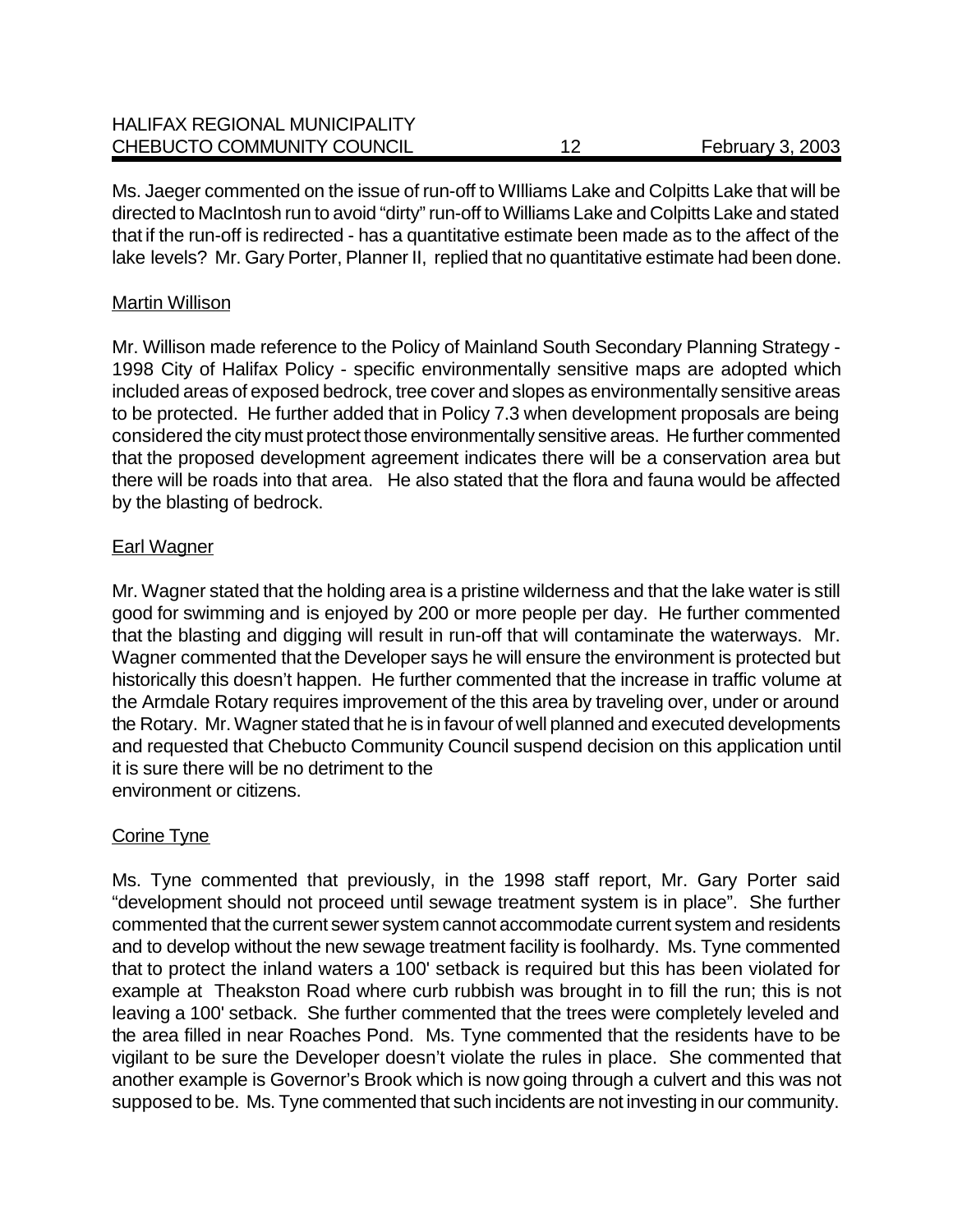# Tim O'Leary

Mr. O'Leary commented that there is no official development plan for Halifax Mainland South and that the redevelopment plan for this area is a bad one simply due to the environmental issues and there is no good reason for it to go forward. He further commented that only to sustain existing infrastructure was not a good enough reason to go ahead with this development.

# Walter Regan

Mr. Regan, Sackville Rivers Association, commented that a Master Plan for this area must be done first as well as an environmental assessment to show protection of wetlands/ watercourses and that the HRM Water Resource Policy should apply here as well. He further suggested that an EIA should be done and that no development should be allowed until the Regional Planning is done and passed and the decision on this development should wait until the Regional Plan is passed. Mr. Regan added that in Upper Sackville there are only five (5) lots developed per year and suggested a By-Law be written in this regard to limit the number of lots developed in this area as well. Mr. Regan suggested a

detailed base line study should be part of this Development Agreement and development should be restricted until the sewage treatment facility is completed.

## Dr. Ashan Jr.

Dr. Ashan Jr. commented that the proposed Development Agreement should not proceed until the sewer problem is addressed and there is protection of Williams Lake/Colpitts Lake as well as review of the impact on traffic congestion on the Armdale Rotary. Dr. Ashan Jr. offered the following possible solutions to the traffic problems at the Rotary:

- ! bottleneck affect resolved by restructuring the Armdale Rotary into an Interchange with two entrances in/out similar to the Queens Interchange in New York
- ! traffic from Dutch Village Road would go to Quinpool Road
- ! traffic from St. Margaret's Bay Road would go to Chebucto Road by skyway over the rotary
- ! traffic from Herring Cove Road would go to expanded Quinpool Road
- ! expand Quinpool Road to three times the current size and have one lane occupied with traffic coming from Dutch Village Road and other routes for Herring Cove - call it "Expanded Quinpool Road North" this plan would include part of the North West Arm water
- ! build a bridge from Robie Street (south) to Saraguay River

## **Phillip Saunders**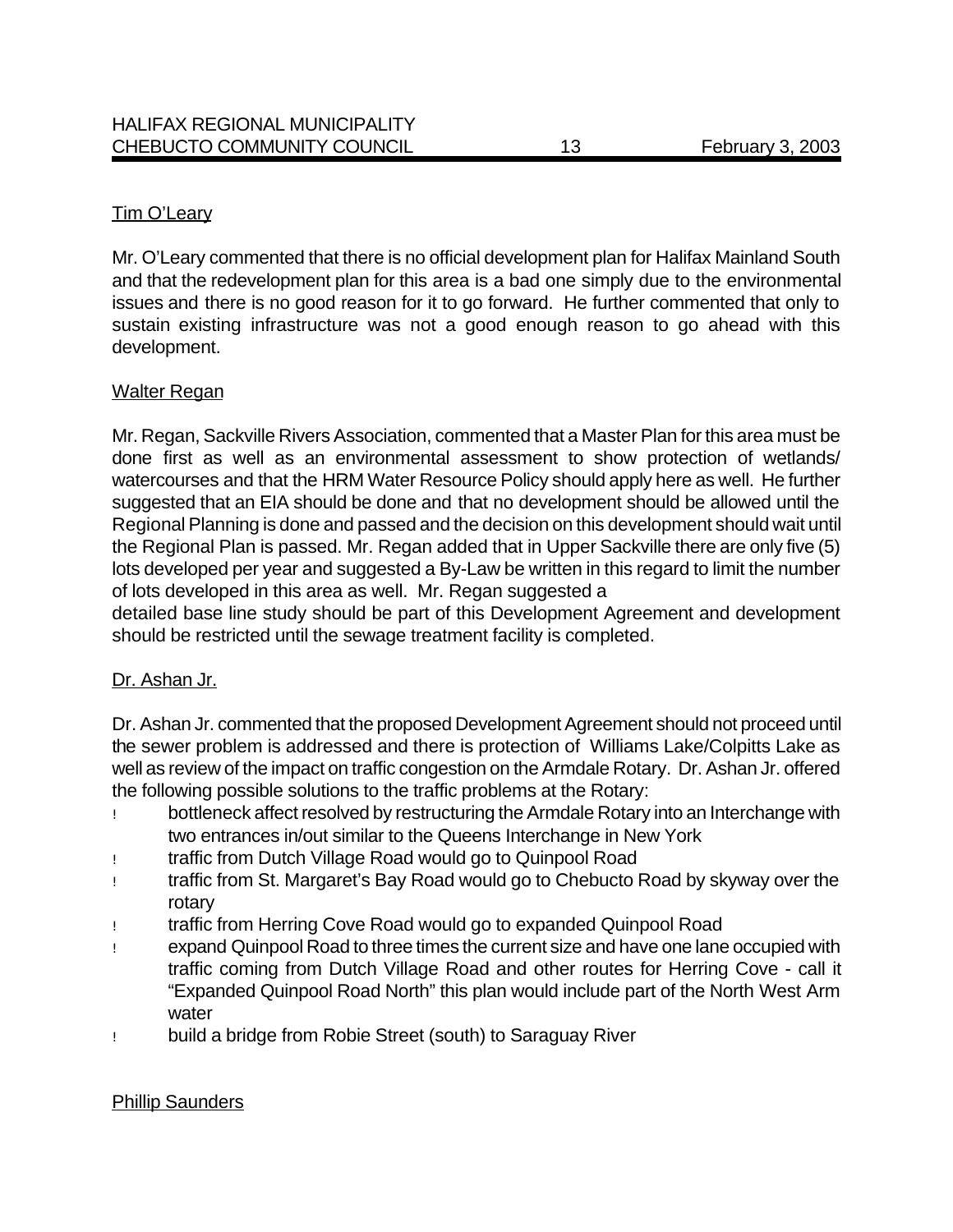| <b>HALIFAX REGIONAL MUNICIPALITY</b> |
|--------------------------------------|
| <b>CHEBUCTO COMMUNITY COUNCIL</b>    |

14 **February 3, 2003** 

Mr. Saunders commented that HRM shall protect environmental areas and should ensure that these areas are adequately protected from blasting. He referred to Policy 7.1 which limits the amount of protection and under Policy 7.3 for environmentally sensitive areas, he commented that there is not one word about protection. Mr. Saunders further commented that the staff report is based on fundamental misreading of Policies 7.1 and 7.3 and that the correct reading states that HRM shall protect, not should. He further stated that blasting of bedrock cannot be construed as protection.

## Patricia Manual

Ms. Manual commented that she hikes in the area of the proposed development and stated that she agrees with previous comments regarding Policy 7.1 and 7.3. She further commented that the development area is rich in environmentally sensitive areas such as highly fractured granite which forms a unique waterway as it holds small amounts of water that resurface at the backlands. Ms. Manual expressed concern that blasting would rearrange the features of the granite. She further commented that water would be diverted by storm drains to MacIntosh Run which is now a source of clean water flowing into Williams Lake/Colpitts Lake and that Williams Lake has clean/drinkable water. Ms. Manual expressed concern with possible low water levels by diverting the water flow. She added that the destruction of granite structure in this area is destruction of environmentally sensitive land. Ms. Manual suggested that HRM staff do a groundwater study for this area.

## **Sharon Beasley**

Ms. Beasley, President, District 18 Residents Association, commented that the members of this Association live in the community and there is a need to build pride in the area. She commended Kimberley-Lloyd on this proposal and their consideration of the concerns commend Kimberly-Lloyd

- Business Association feel it is important to get as much information as possible.
- support the development
- sewage treatment Roach's Pond will be repaired
- 30% of dev. complete when Herring Cove Sewage treatment plant done
- Armdale Rotary will support the traffic increase
- Environment Province requires environmental study before one rock is moved
- Development required to supply watershed report
- 194 acres deeded to HRM, 50% of privately owned land
- basis of your decision has to be made on the Rec. of HRM Staff who have the training
- if it is turned down, it sends message that there is no point to be in Spryfield and area
- We need families for our schools, rec. facilities etc.
- positive impact to our neighbour

# RECESS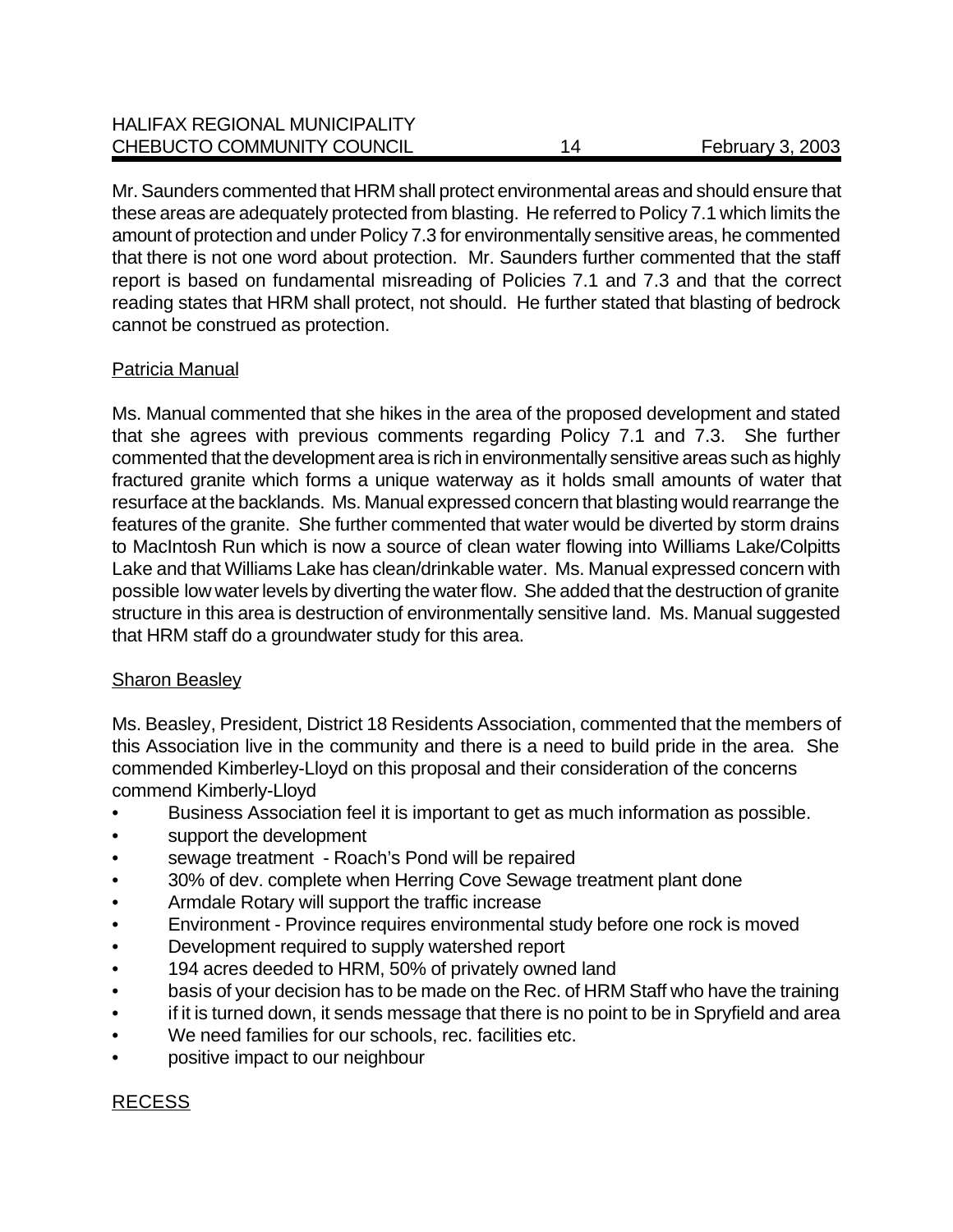## **MOVED by Councillor Walker, seconded by Councillor Whalen that the meeting be recessed for ten minutes. MOTION PUT AND PASSED UNANIMOUSLY.**

The meeting reconvened at 9:20 pm.

## Erin Hodge

Ms. Hodge commented that she is a proponent for Responsible Planning and is concerned that the environment could be lost for one man to make money and she would rather have the area left as it is to her children memories and a clean lake for her grandchildren to enjoy. Ms. Hodge commented that left as it is this area will be a lasting benefit to the people of Spryfield. She referred to a book by Mr. Paul Dan on 200 years of recorded history at Williams Lake and asked Community Council to decide wisely.

## **Brian Dempsey**

Mr. Dempsey commented that the decision is based on MPS (Municipal Planning Strategy) and the Land use By-Laws. He further commented that the Nova Scotia Department of Environment has to prepare a report and that the sewage treatment plant must be completed before this development should proceed.

## Alan Ruffman

Mr. Ruffman gave the following reasons as to why the proposed application should not be approved:

- ! the five (5) year updates have not been done
- ! citizens asked for a Planning Strategy for that area and then there was amalgamation and nothing happened.
- ! refer to CCBL for greenfield study for 10 large greenfield areas
- ! HRM asking for detailed studies but doesn't have the resources to produce them
- ! 200 acres about to be Planned by a Developer not HRM or community

Mr. Ruffman further requested that Community Council abide by the MPS and let the citizens/HRM do the Regional Plan and Study and put this development aside.

## Michael Vlahos

Mr. Vlahos commented that this same proposal was rejected in 1998 due to no sewage treatment plant and there is still no sewage treatment plant. He further commented that in 1999 the Community was not against the development but wanted the process slowed down to give the Community time to develop a plan. Mr. Vlahos added that he had offered to volunteer on a Committee to help with the Planning. He further commented that the rules for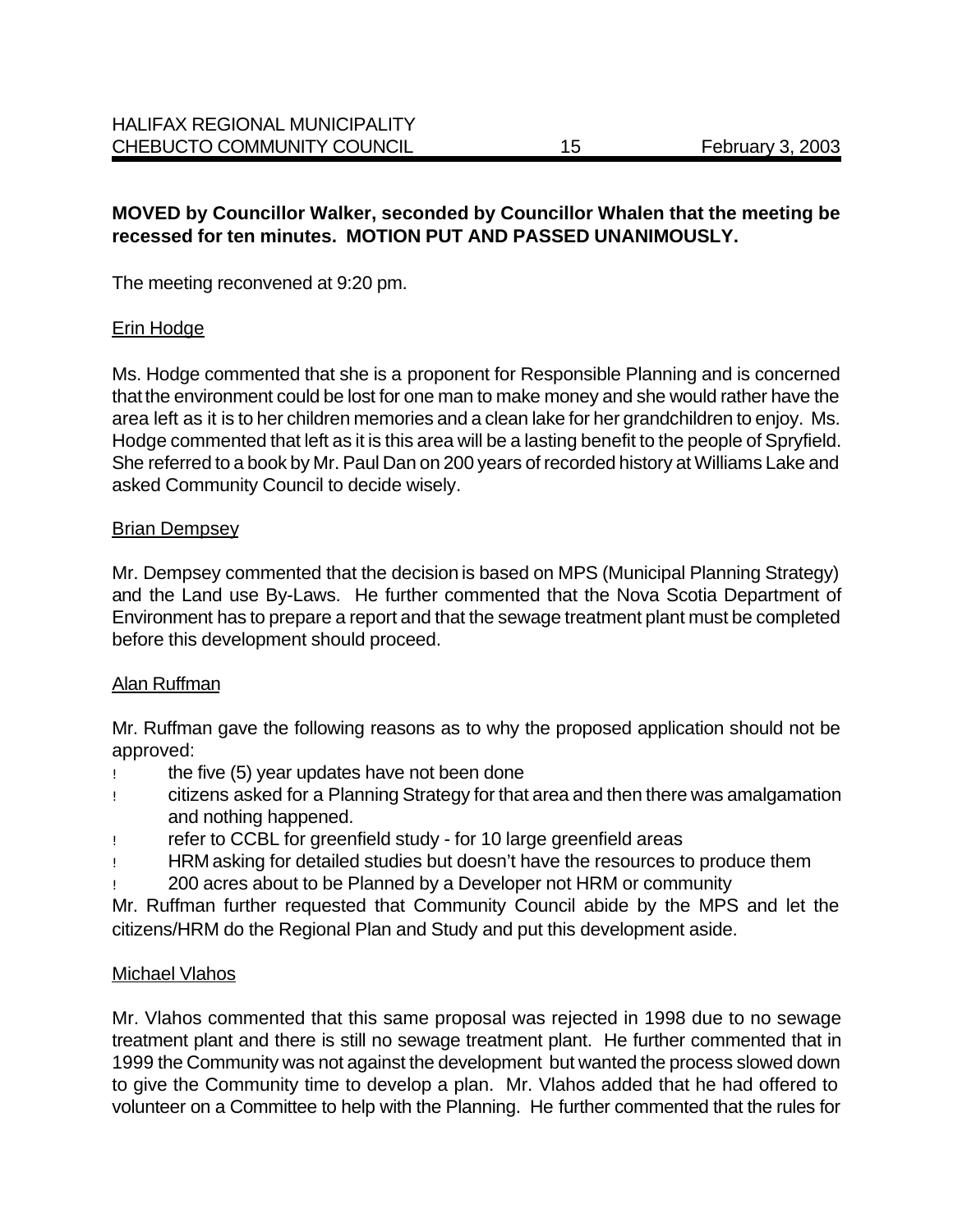development are old and that the impact assessments are a result of citizens speaking out against the development in 1999. Mr. Vlahos added that he lives on top of a rock with 4" of topsoil and grass on top of that and that the only way to keep grass alive is to fertilize and water - then it runs off into waterways. He further commented that the reality is that people will want to have green grass and that he let his grass die so as not to pollute the waterways with run-off. Mr. Vlahos added that the storm drain at the bottom of St. Michael's Ave. overflows in heavy rains and on six (6) different occasions the manhole cover at the bottom of Theakston Ave. was lifted by run-off. He added that one issue not discussed in the staff report was that a new High School will be needed in the future for the Spryfield area. He also expressed concern with the traffic on the Armdale Rotary.

## Mark Dietrich

Mr. Dietrich commented that he is a member of the Sierra Club of Canada which is the oldest and largest environmental organization in North America. He further commented that the Sierra Club has met with the proponents of this development and that the Sierra Club of Canada stands opposed to development of this area. Mr. Dietrich added that the Sierra Club of Canada are willing to meet with the proponents again to see if the proponents can change the Sierra Club's decision.

# David Wimberley

Mr. Wimberley commented that he is against the project and that the Ecological issue is a shall not a may. He added that the new Planning Process will be too restrictive and that is why the proponents want to do it all now. Mr. Wimberley added that now the proponents are giving away half their land and that if the Community Council approves this application, they will hinder the public process. He added that the fractured bedrock would cause run off to MacIntosh Run. He also expressed concern with artificially manufactured topsoil and that the sewage treatment uses a heat and lime process. Mr. Wimberley commented that this process has been widely unpopular across the country and that Toxic Sewage Sludge will be made into topsoil and that will go into bedrock and runoff and is quite toxic. Mr. Wimberley submitted a document from the Canadian Journal of Infectious Disease and also a document from an Environmental Journal regarding sewage sludge manufacture. He commented that these documents show that the topsoil will be a toxin. Mr. Wimberley further commented that we should be demanding that every new community have its own sewage treatment plant.

## Marjorie Willison

Ms. Willison commented that the HRM Planning Department has to:

! revise Planning status every 5 years. This has not been done. They are underfunded and understaffed.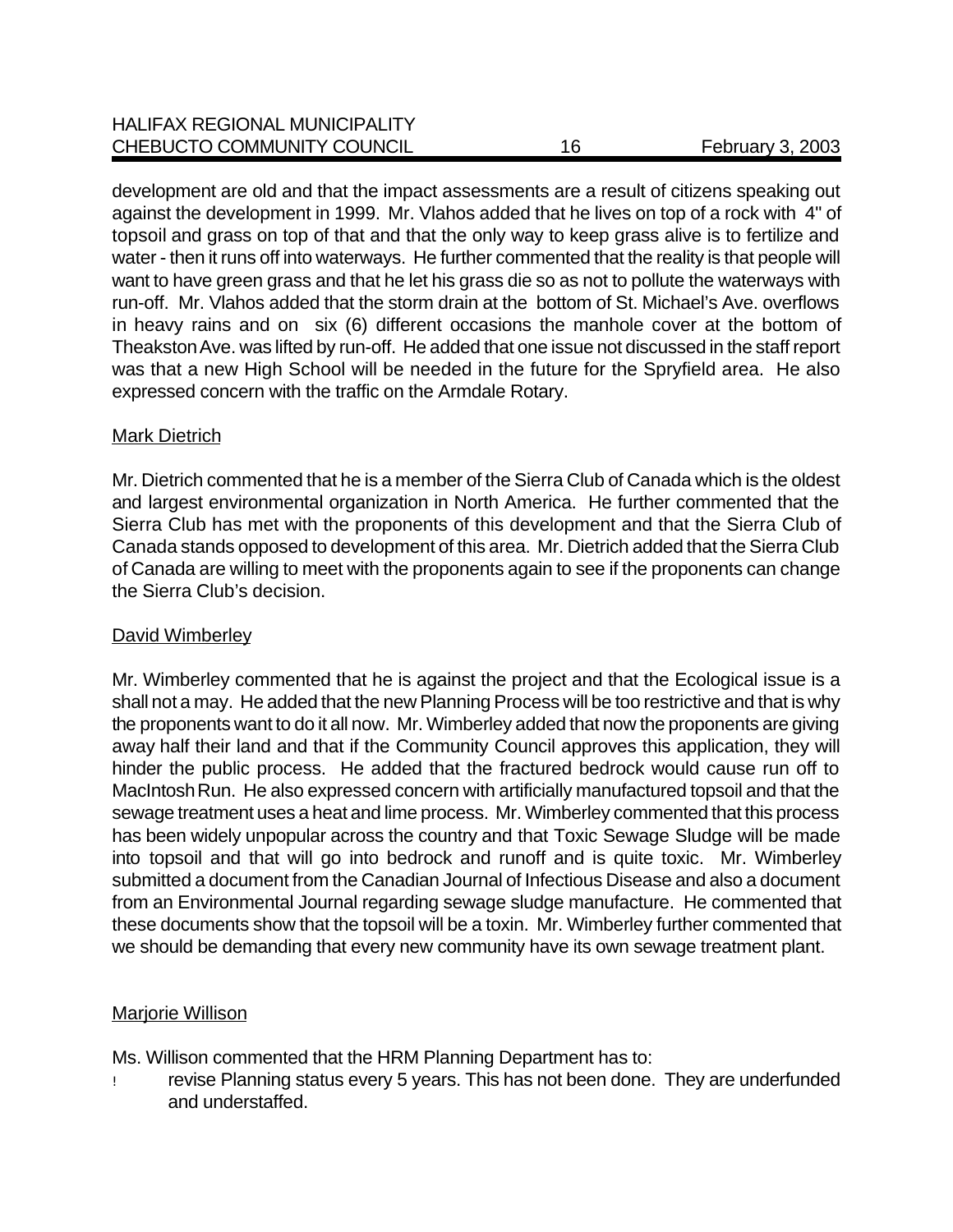| <b>HALIFAX REGIONAL MUNICIPALITY</b> |                  |
|--------------------------------------|------------------|
| CHEBUCTO COMMUNITY COUNCIL           | February 3, 2003 |

! ensure that a development fits the policies. Part of their job is to ask does this development fit. It was brought forward before and it didn't fit. Now strategy is being adjusted to fit development i.e: Policy 7.3 - Environmentally sensitive areas shall be protected. This seems to be more about economics and not development.

Ms. Willison also expressed concerns with traffic and commented that the current staff report doesn't mention that the staff report from January 7, 1998 recommended against this development. She further commented that planning is adjusting the development until it fits the existing strategy and asked that the MPS policy 7.3 be respected.

## Neil Bains

Mr. Bains requested Community Council vote against the application. He further commented that the Purcell's Cove back lands should be protected such as the view plans from Citadel Hill are protected. He suggested a prudent course would be to refer the request for rezoning to Regional Council. Mr. Bains added that the loss of these lands to development is irreversible and that the pristine lakes are enjoyed by thousands of people year round at no cost to HRM. He added that the quality of life in a city attracts business. Mr. Bains commented that the North West Arm extension road is part of this future project and if residents were more widely aware of this they would be even more against the development. He commented that urban sprawl is business as usual for the planning department and that the HRM 20/20 project shows that this is not what the public wants.

Mr. Bains stated that the Developer purchased the property in question, aware of the zoning. He added that Community Council is within its rights to examine the impact of blasting on this area and that the proposed development is imprudent and unpopular.

## Martha Leary

Ms. Leary requested that the HRM Planning Department reconsider the Mainland South Strategy and that this rezoning is in contravention of the MPS. She further requested that the Planning Department review Policy 7.1 and 7.3 as this policy was put forward to clarify the Province's point of view on groundwater. Ms. Leary then quoted from the Provincial Act document: section 54, section 2(e) 61 of approval procedures which states that:

- application not considered complete unless it contains a site assessment with potential impact to Developer's ability to deal with the impacts. i.e: report from Liminologist She further commented that:
- ! run-off would occur to property not owned by developer.
- ! HRM is putting money into Parkland area in Clayton Park developments not only generate income but they create changes to plans
- ! discharge of sediment to water need water control report
- ! storm water management Staff, how will you deal with this?

Councillor Mosher commented that this is a provincial issue (Department of Environment) and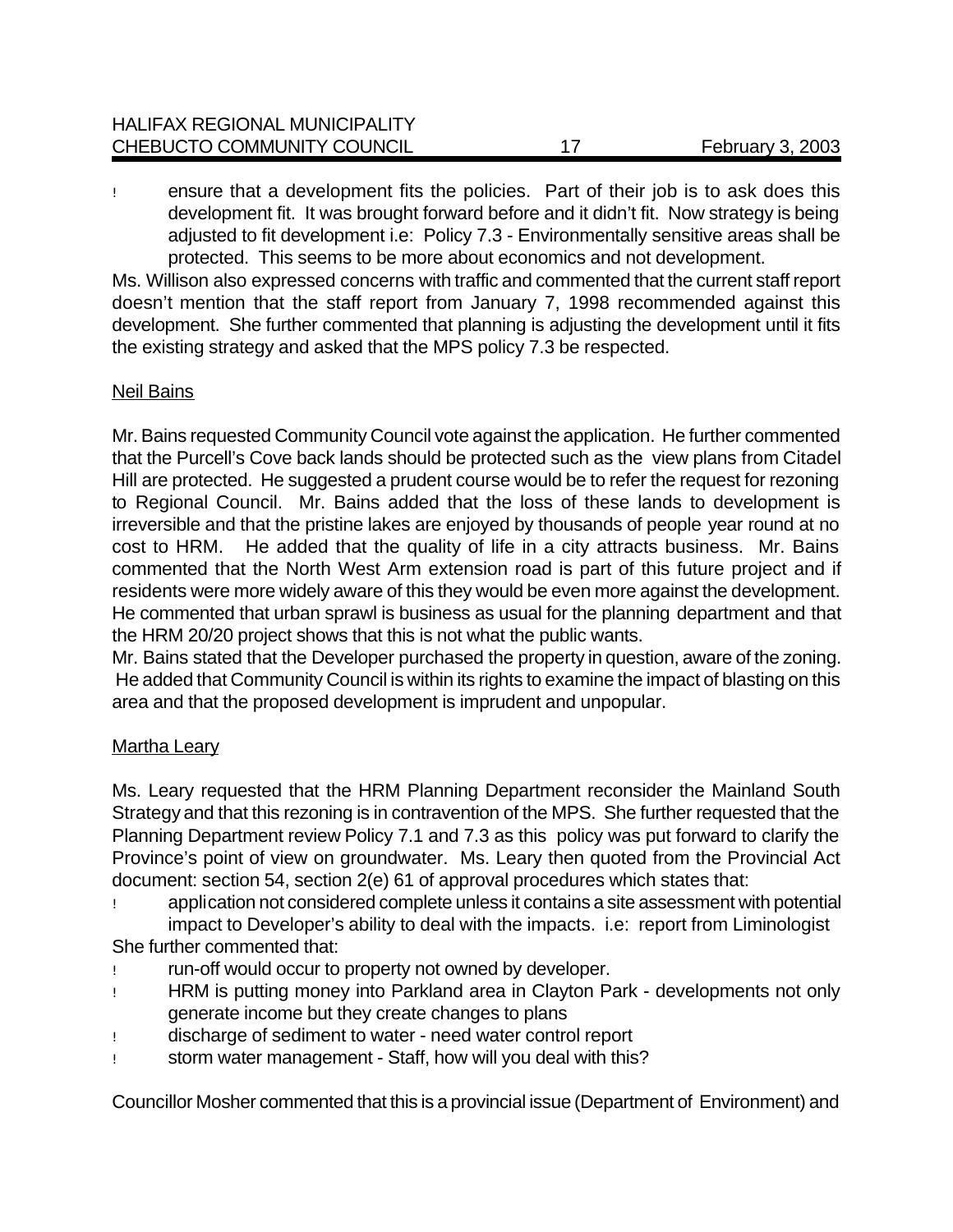that Councillors have the report and will be questioning this.

## Mr. Peters

Mr. Peters questioned whether there was a mechanism in place to ensure the developer addresses the issue on p. 22 of the staff report, 3rd paragraph referring to *"An identified concern relates to the ability of blasted rock surface to retain topsoil as individual lots are landscaped. The developer intends to have a geotechnical engineer fully address the issue at the time of detailed design."* 

# Reg Horner

Mr. Horner commented that for the record, the Developer has advertised with his paper. Mr. Horner made the following comments stating he is in favour of the development:

- ! 1) believes in Social justice for all parties
- ! 2) right of communities, who speaks for Spryfield?
- ! 3) benefits economially and socially outweigh the negative effects
- ! 4) in favor of community based Planning rather than developer Plan
- ! Do not favour dumping more run-off into MacIntosh Run, do not want more sewage dumped into mouth of Herring Cove, supports sewage treatment plant, does not support destruction of environmentally sensitive areas - trees, flora and fauna
- ! suggests an environmental impact study required by the LUB (Land Use By-law) be done before development commences
- ! not in favour of traffic on Armdale Rotary
- ! Spryfield should not continue to be held hostage to its low income environment
- ! Collective aspirations of Community based Planning, ad hoc Planning will they share their results with the community.

# **Teresa Cursey**

Ms. Cursey made the following comments in opposition to the propped development:

- ! trees being cut/some are rotting and falling down and without public opinion we would lose all our trees/parks etc.
- ! traffic issue at rotary
- ! don't cut down the environment for a development
- ! Business owners in area don't feel the trees should be cut down to put in houses
- ! need more in area than a grocery store and a liquor store and homes that are so close together you can see your neighbours in their bathroom.
- ! have to protect environmentally sensitive areas
- ! Our community is very proud
- ! I like being able to see the lakes
- ! no garbage cans on Herring Cove Road, why not put those in before building more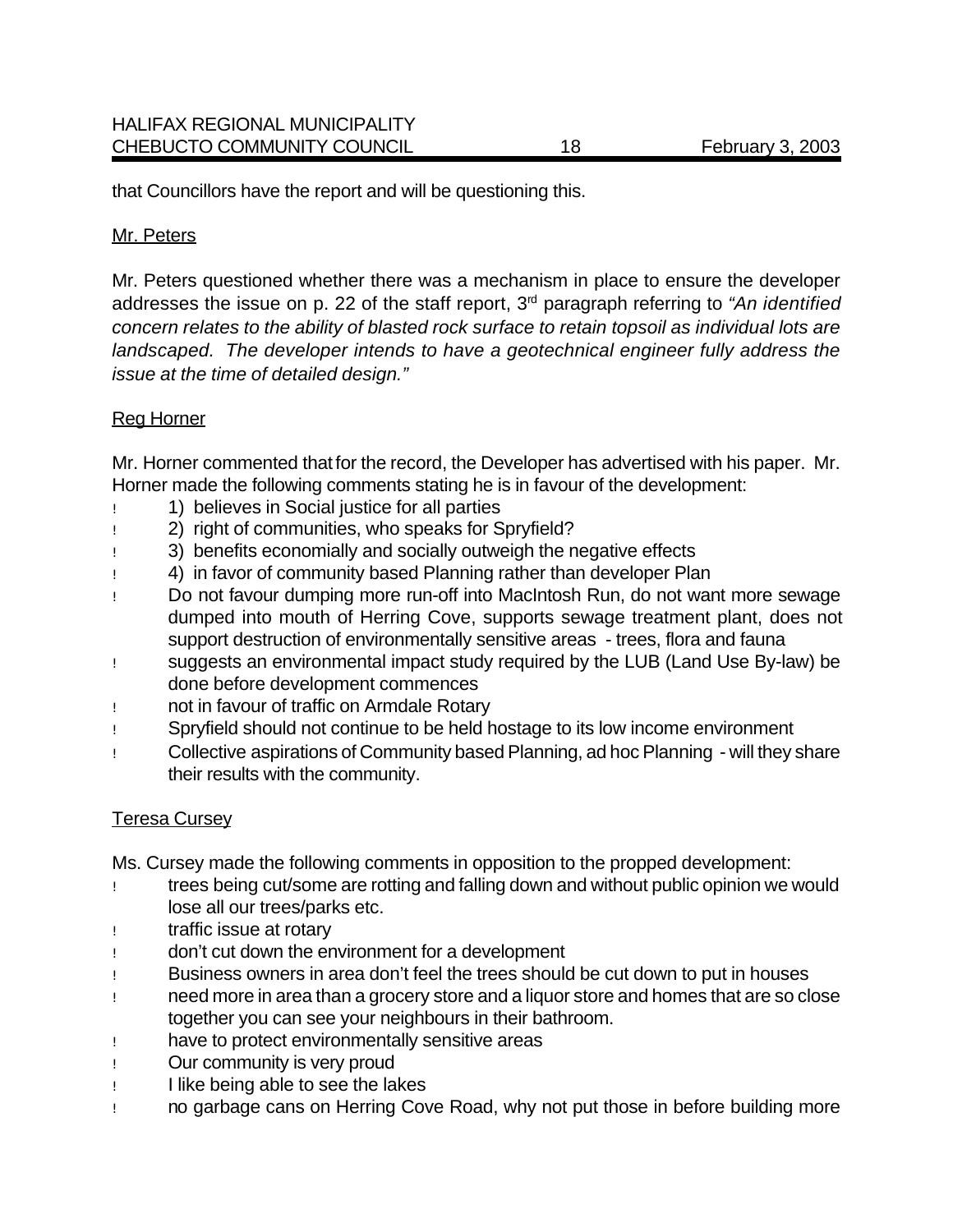## homes?

#### David Alders

Mr. Alders commented that this proposed development has divided the proud community and he would not like to see businesses go but doesn't want the environment damaged either. He requested that Chebucto Community Council delay this decision until the community has an opportunity to take part in a Planning Strategy as the community wants to have a say in how development will progress in there area.

## Graeme Read

Mr. Graeme Read commented that he is a former member of the HRM Planning Advisory Committee and further stated that more subdivisions are not needed. Mr. Read added that HRM will have more than enough capacity to accept the population growth and that on the Peninsula there are business opportunities as businesses are moving to Burnside. He asked where the pro-active planners were and suggested that residences could be developed in the North End of Halifax as the businesses move out. Mr. Read suggested that this development wait until planning strategies have been reviewed and environmental issues are addressed. He also referred to p. 12 of the staff report regarding the GoPlan. Mr. Read also commented that the exposed bedrock in the proposed development area is a desirable feature of the landscape.

## Charlie Reardon

Mr. Reardon commented that development in the Spryfield area has been neglected for 20 years and that the HRM Planning Department has to develop an overall plan for Spryfield as there are hundreds of acres available. He added that a Master Plan must be made with the development agreement and could be completed by the end of February 2003. Mr. Reardon also added that business people in the Spryfield area are becoming active and vocal and that Spryfield needs to be included in the Regional Council/Stakeholders Committee focus on planning and environment issues. Mr. Reardon also commented that the infrastructure problems such as the traffic on the Armdale Rotary will be solved by Planning and that the Armdale Rotary should not be a deterrent to development.

## Hilary Marentette

Ms. Marentette commented that this proposed development and rezoning application has caused division in the community. She further commented that it was great to see all the people who came out to speak on this issue and that the citizens have shown that they want to be a part of the planning process and want to see additional planning.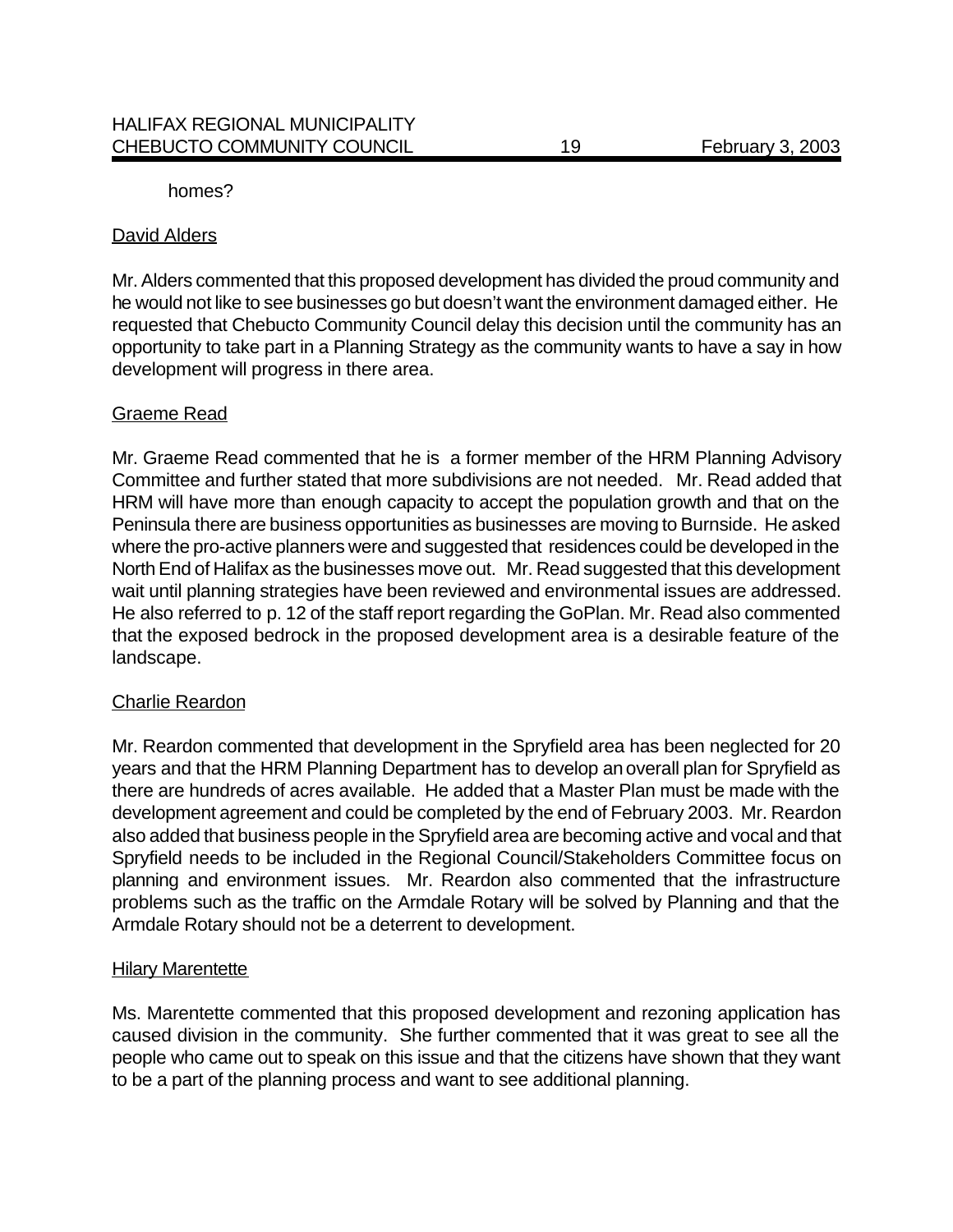## Sarah Anderson

Ms. Anderson commented that policy 7.3 clearly shows that HRM shall protect the environment. She added that the Proponent offered his response to this issue stating the development will leave most of the land as it is. Ms. Anderson added that most of the land is granite and 70% of the area will be disturbed. She added that it would be wrong to approve this recommendation with the developers disregard for this issue.

## Mario Demello

Mr. DeMello commented that there is a loophole on p. 3 and p. 10 of the staff report and that the development agreement regarding 50 lots per year on page 37, Section 2.11 states "subject". Mr. DeMello further commented that he does not see where the developer can change the schedule to more than 50 homes per year. He also added that traffic on the Armdale Rotary is bad at all times of the day and to get business into an area you have to market.

## Melanie Dobson

Ms. Dobson commented that she is a member of the Williams Lake Conservation group and is involved with planning an area at Fleming Park that is a Community driven process. She further commented that she views this proposal as Developer driven and would like to have more public input. Ms. Dobson added that in the Mainland South Strategy it states that HRM shall hold a holding zone until municipal services are available. She stated that this service is not available so the development should wait. She expressed concern with the Mainland South Planning Strategy and the fact that this development does not meet it as once the development agreement is approved the developer could do it all at one time as he could change the plan after approval. Ms. Dobson commented that Theakston Avenue and the other streets were not designed to be a main thoroughfare. She referred to a memo from Mr. Gary Porter from the 1998 application which stated that due to the traffic issue on the Armdale Rotary, wherein it failed the test of Policy 4.2, HRM Staff recommended tabling the project. She commented that this information was not included in the staff report this time. Ms. Dobson added that not all services needed are met and this development should not be approved.

Due to time constraints, the Public Hearing was adjourned to Wednesday, February 12, 2003 at 7:00 pm. Councillor Mosher advised that only those persons who sign the form provided this evening will be able to present at that meeting and that there would be no substitution of speakers permitted.

# **15. NEXT MEETING DATE** - Wednesday, February 12, 2003